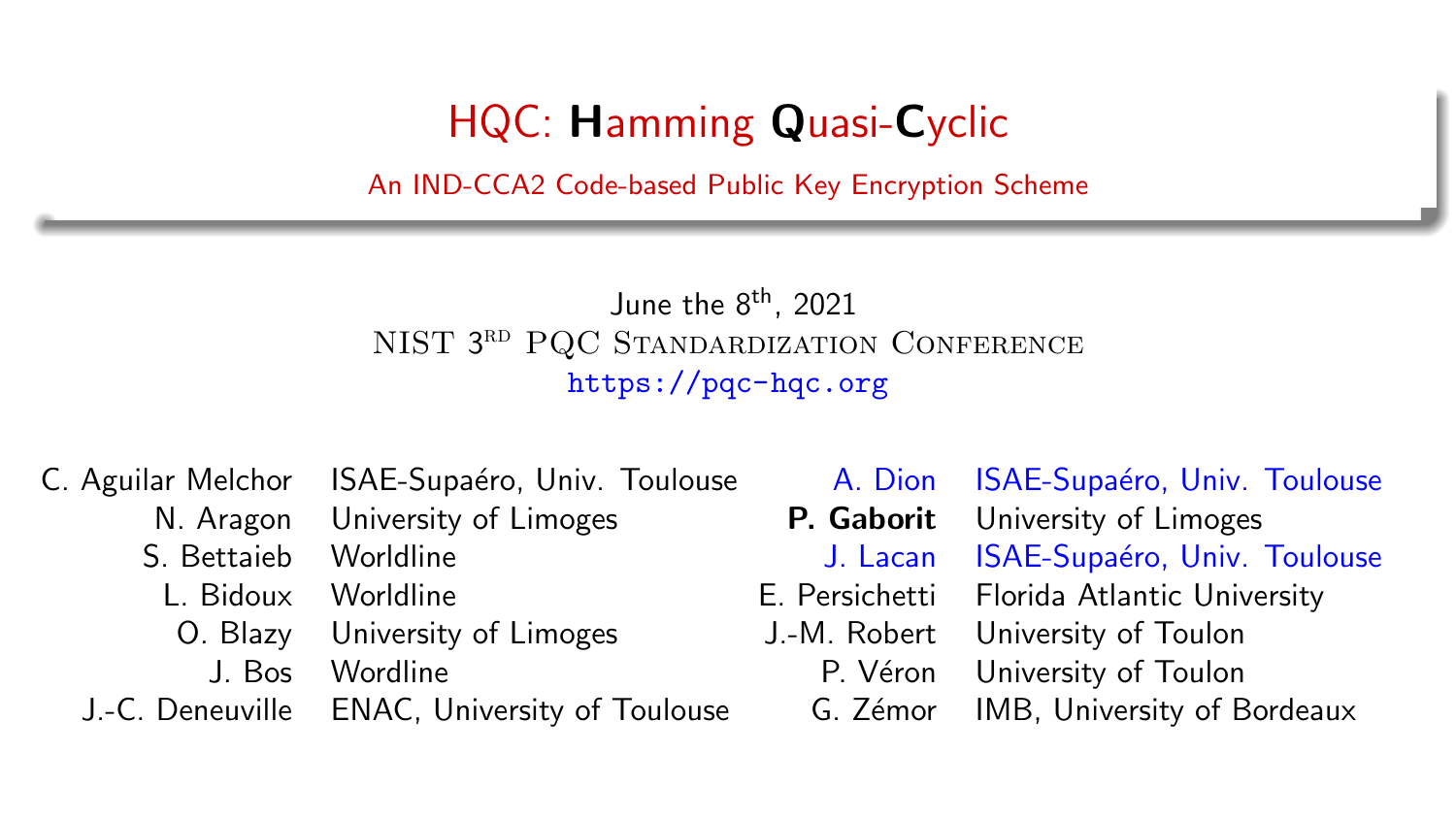## **Outline**

- 1 HQC design [rationale](#page-2-0) and recap
- 2 Third round [tweaks](#page-4-0)
- 3 Hardware [implementation](#page-6-0)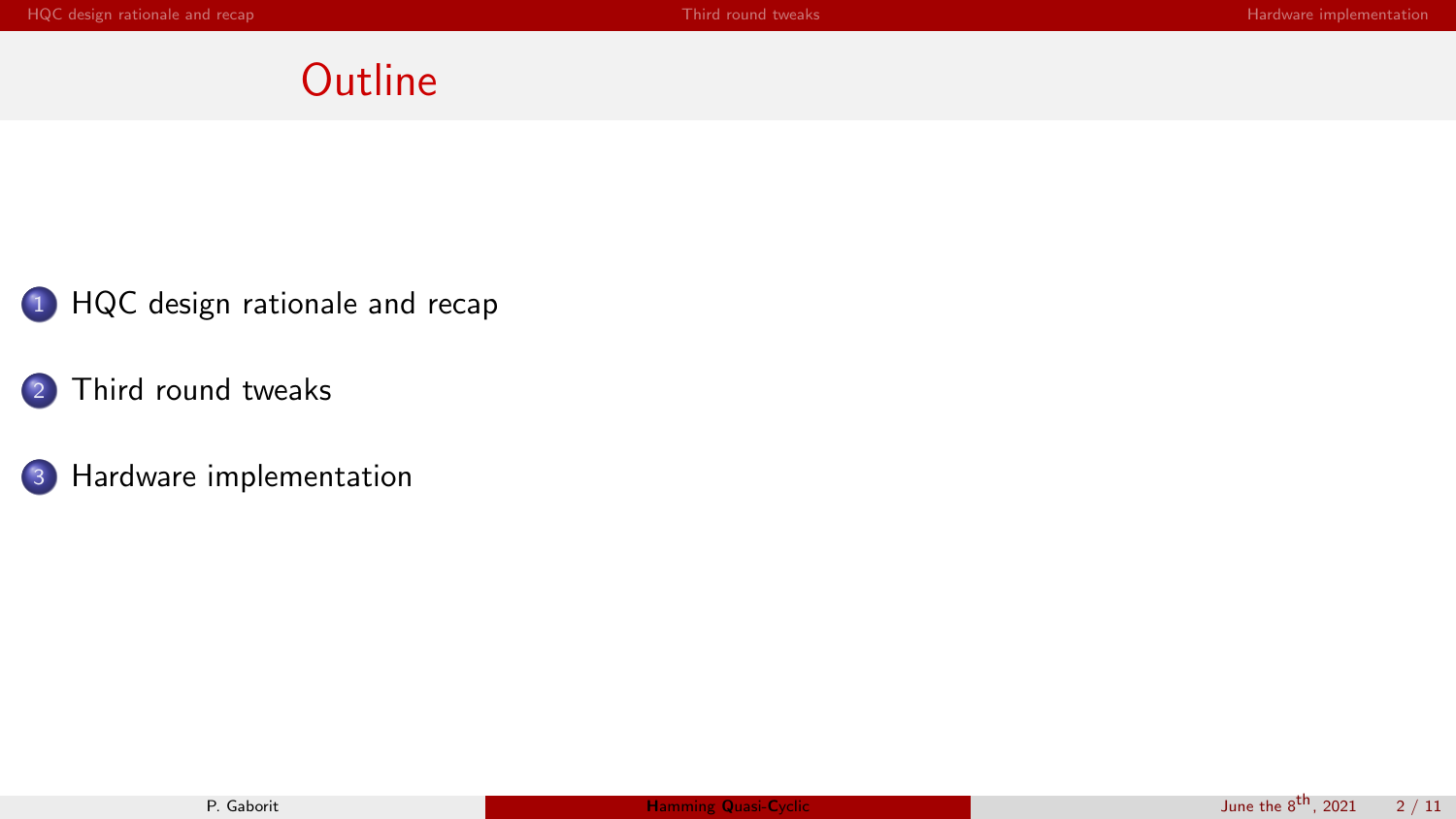# HQC Classification / Design Rationale

<span id="page-2-0"></span>

#### Important features:

- IND-CPA code-based PKE
- Reduction to a well-known and difficult problem:

Decoding random quasi-cyclic codes

- No hidden trap in the code
- **•** Efficient decoding
- **•** Precise DFR analysis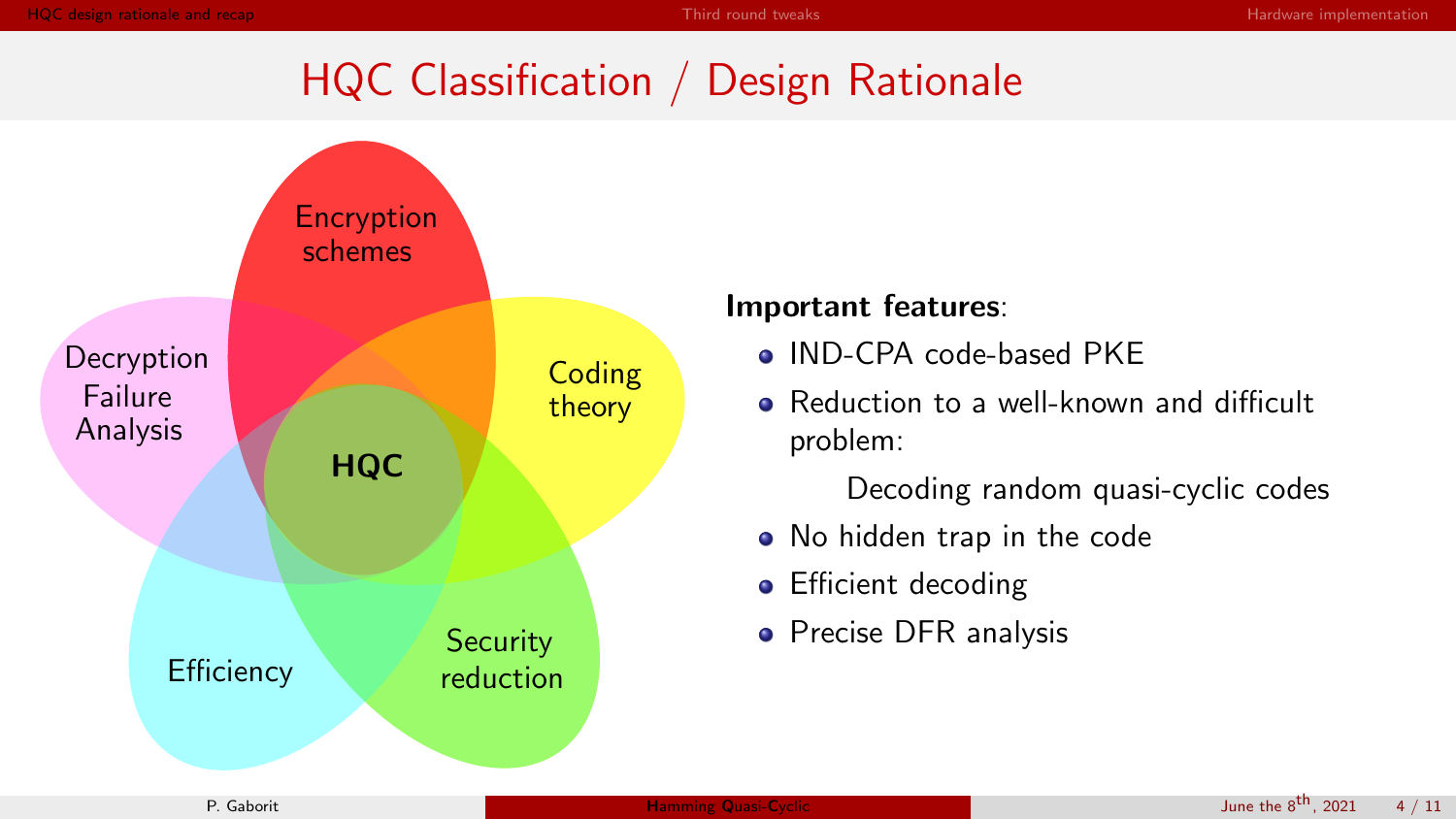## HQC Encryption Scheme

Encryption scheme in Hamming metric, using Quasi-Cyclic Codes

- Notation: Secret data Public data One-time Randomness
- $\Diamond$  G is the generator matrix of some public code C

$$
\mathrel{\diamond} \hspace{0.25em} \mathcal{S}_{w}^{n}(\mathbb{F}_{2}) = \{ \mathbf{x} \in \mathbb{F}_{2}^{n} \hspace{0.1cm} \text{such that} \hspace{0.1cm} \omega(\mathbf{x}) = w \}
$$

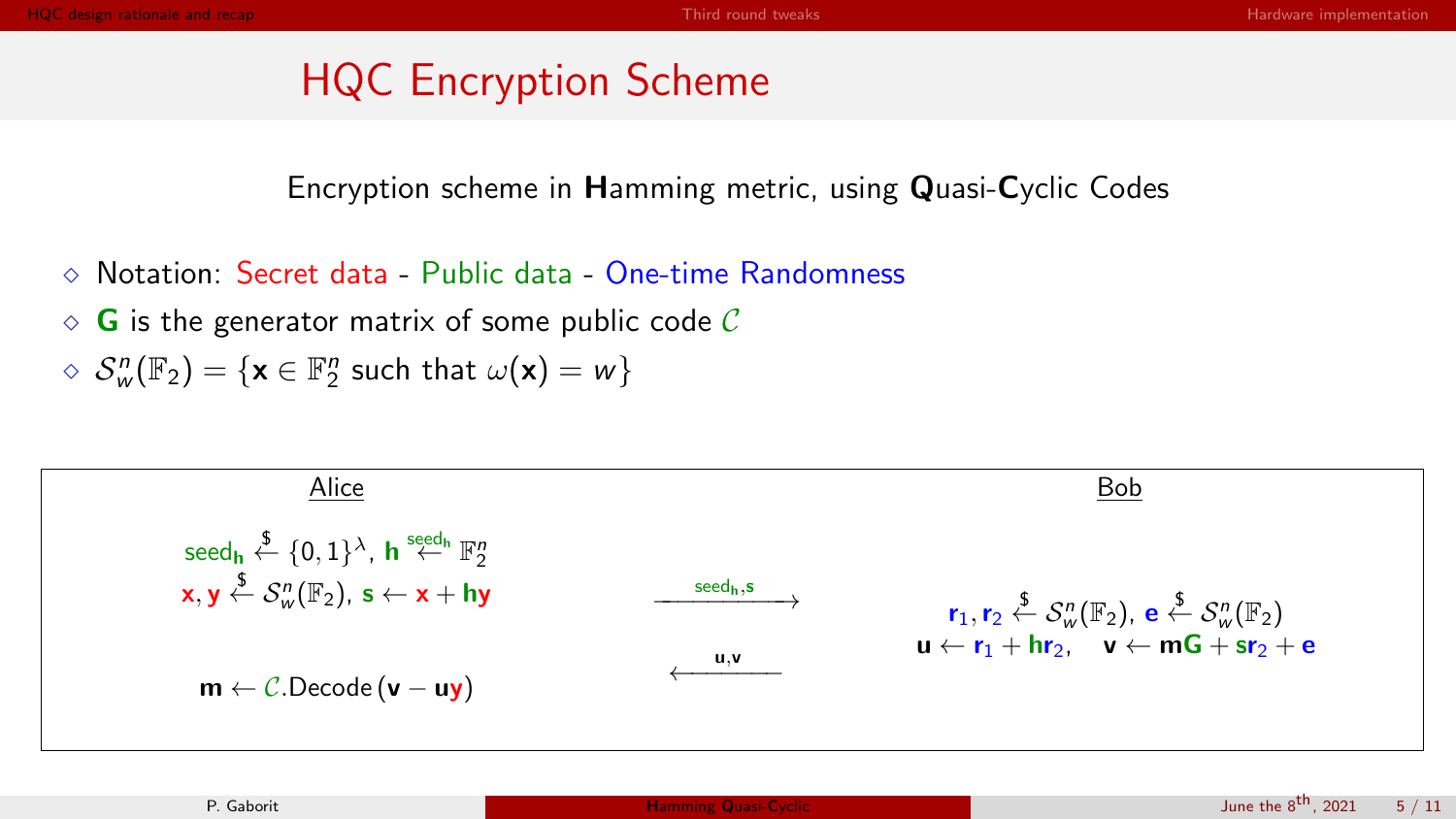## 3<sup>rd</sup> round tweaks

<span id="page-4-0"></span> $\diamond$  We provided a better decryption failure analysis that allows to decrease the size of our public keys.

 We switched from the BCH-repetition decoder to a concatenated Reed-Muller and Reed-Solomon (RMRS) decoder.

 $\diamond$  The size of the decoded messages are set to the security level (i.e dimension 128 instead of 256 for level 1), thus improving the decoding capability of the code.

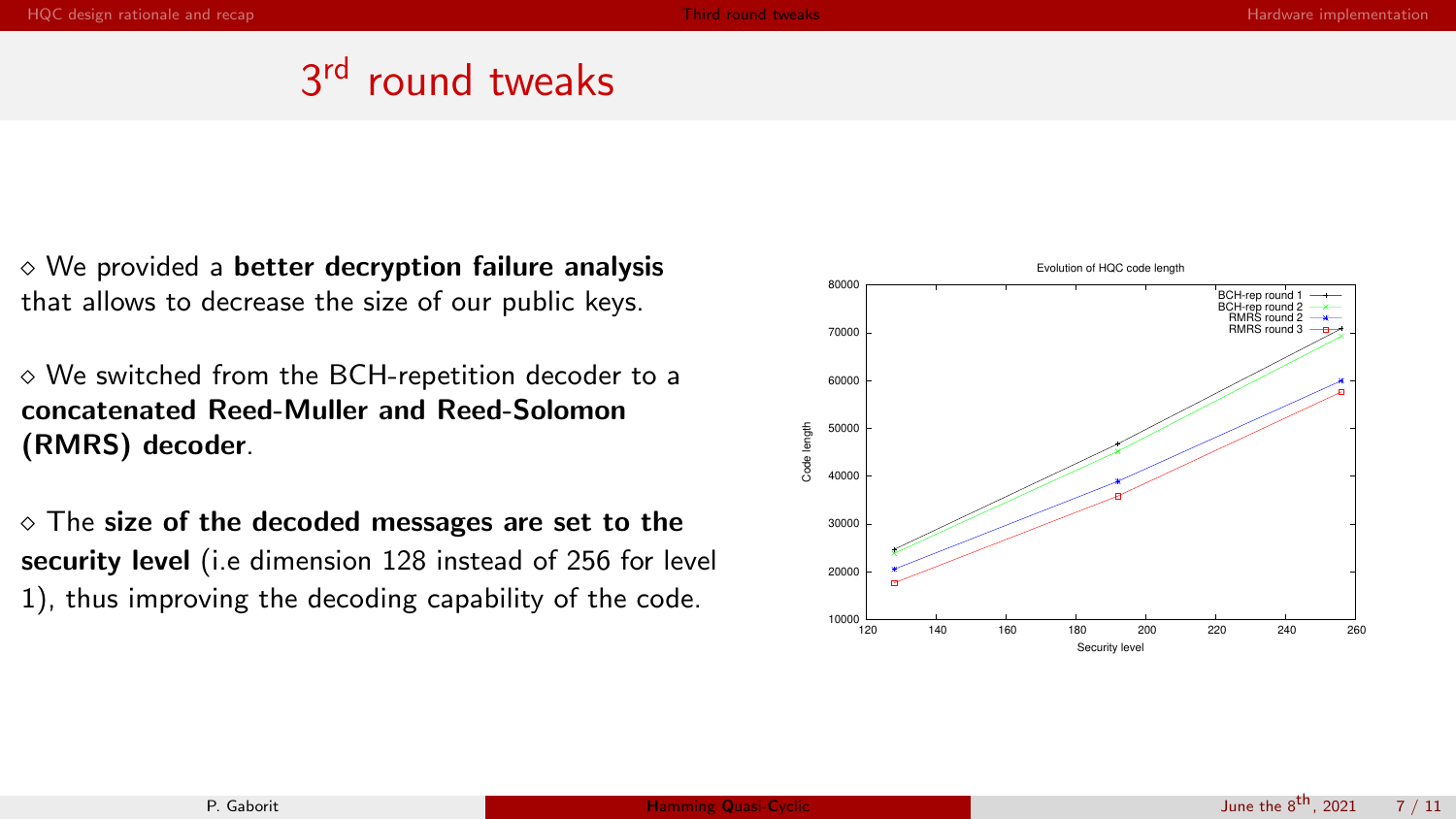# 3<sup>rd</sup> round parameters and timings

#### Sizes in bytes

|            | pk size | ct size | Improvement wrt. 2 <sup>nd</sup> round |
|------------|---------|---------|----------------------------------------|
| $hpc-128$  | 2.249   | 4.481   | <b>28%</b>                             |
| $hpc-192$  | 4.522   | 9.026   | <b>23%</b>                             |
| hgc- $256$ | 7.245   | 14.469  | <b>18%</b>                             |

#### Timings in kilocycles

|           | AVX2 Implementation |        |        | Improvement wrt. 2 <sup>nd</sup> round |        |        |  |
|-----------|---------------------|--------|--------|----------------------------------------|--------|--------|--|
|           | Keygen              | Encaps | Decaps | Keygen                                 | Encaps | Decaps |  |
| $hpc-128$ | 83                  | 197    | 349    | <b>59%</b>                             | 48%    | 30%    |  |
| $hqc-192$ | 200                 | 456    | 740    | 50%                                    | 40%    | 24%    |  |
| $hqc-256$ | 400                 | 887    | 1478   | 38%                                    | 29%    | 8%     |  |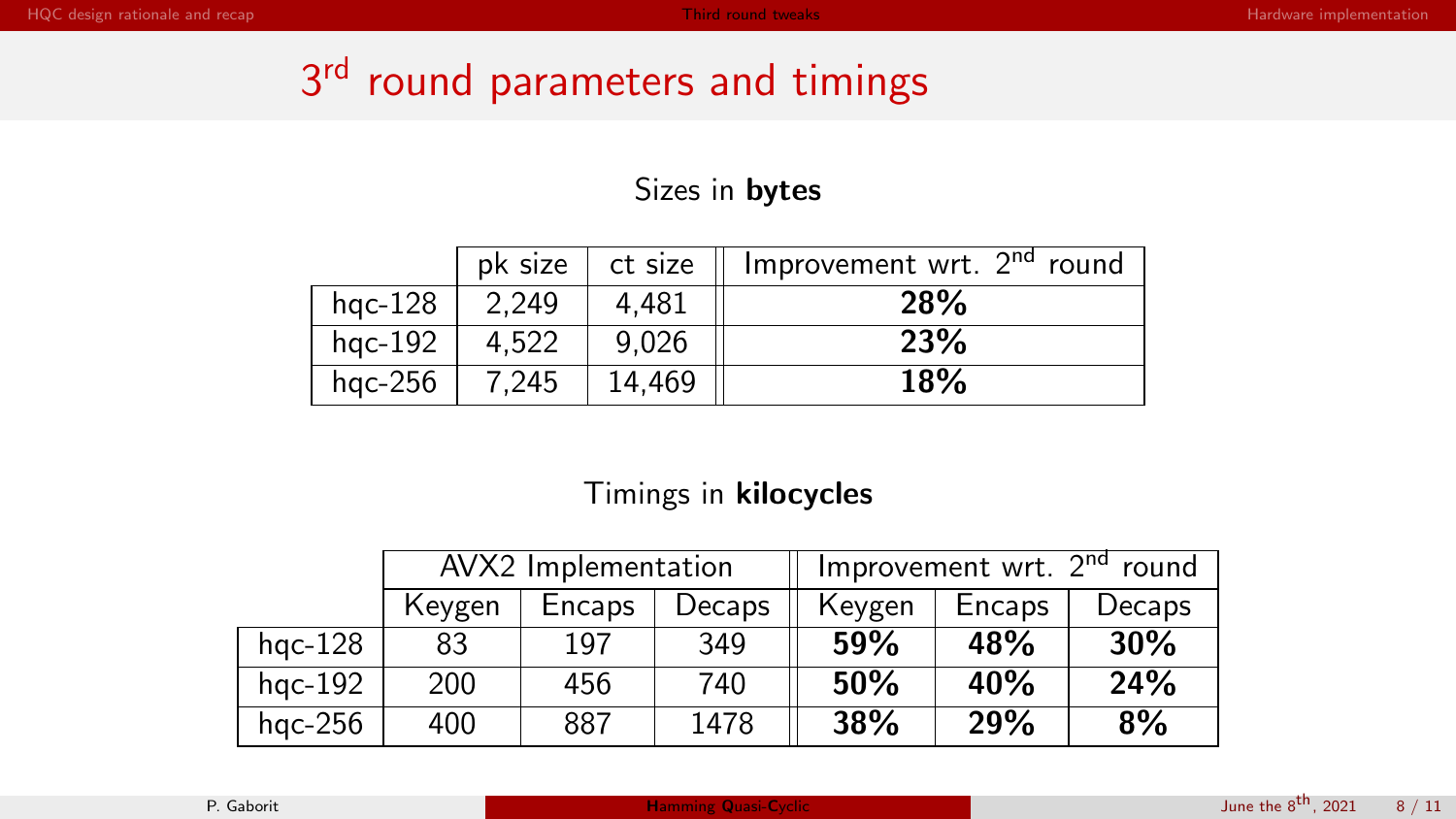## Hardware implementation

<span id="page-6-0"></span> $\diamond$  We now only use KECCAK-based random oracles in order to limit software footprint.

- $\diamond$  HLS implementation of HQC: C translated into VHDL by Xilinx tools.
	- Easy to modify, good for quick tests.
	- Compatible with the software KATs.
	- Improvable VHDL by tweaking/replacing modules  $\rightarrow$  there is room for improvement.

| Function | Frequency (MHz) | Slices |     | FF  | <b>BRAM</b> | Cycles | Time (ms) |
|----------|-----------------|--------|-----|-----|-------------|--------|-----------|
| Keygen   | 150             | 3.9k   | 12k | 9k  |             | 40k    | 0.27      |
| Encaps   | 151             | 5.5k   | 16k | 13k |             | 89k    | 0.59      |
| Decaps   | 152             | 6.2k   | 19k | 15k |             | 190k   |           |

 $\diamond$  Compact version: 2 times smaller and 10 times slower.